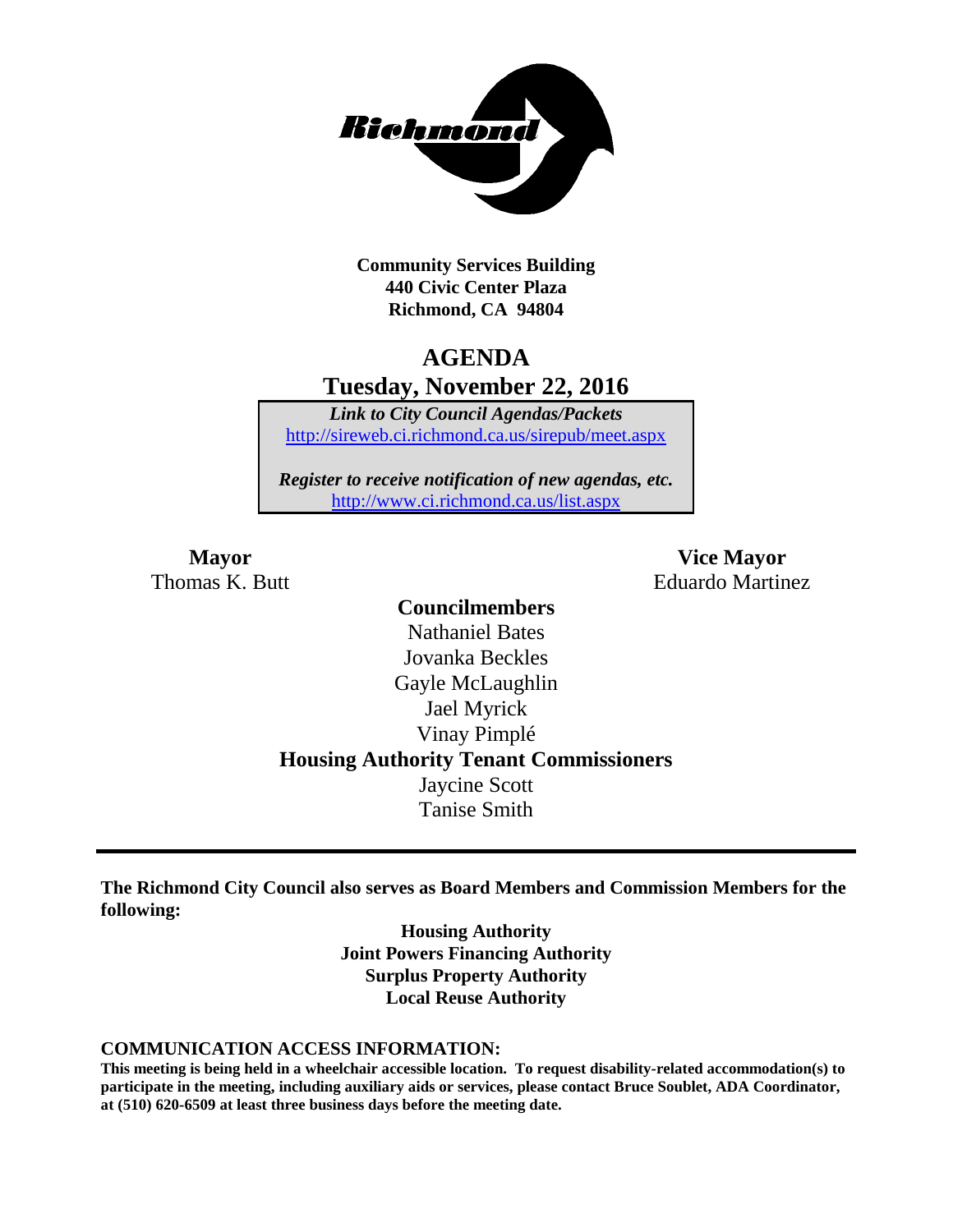# **MEETING PROCEDURES**

The City of Richmond encourages community participation at its City Council meetings and has established procedures that are intended to accommodate public input in a timely and time-sensitive way. As a courtesy to all members of the public who wish to participate in City Council meetings, please observe the following procedures:

**PUBLIC COMMENT ON AGENDA ITEMS:** Anyone who desires to address the City Council on items appearing on the agenda must complete and file a pink speaker's card with the City Clerk **prior** to the City Council's consideration of the item. Once the City Clerk has announced the item, no person shall be permitted to speak on the item other than those persons who have submitted their names to the City Clerk. Your name will be called when the item is announced for discussion. **Each speaker will be allowed TWO (2) MINUTES to address the City Council on NON-PUBLIC HEARING items listed on the agenda.**

**OPEN FORUM FOR PUBLIC COMMENT:** Individuals who would like to address the City Council on matters not listed on the agenda or on items remaining on the consent calendar may do so under Open Forum. All speakers must complete and file a pink speaker's card with the City Clerk **prior** to the commencement of Open Forum. The amount of time allotted to individual speakers shall be determined based on the number of persons requesting to speak during this item. **The time allocation for each speaker will be as follows:** 15 or fewer speakers, a maximum of 2 minutes; 16 to 24 speakers, a maximum of 1 and one-half minutes; and 25 or more speakers, a maximum of 1 minute.

#### **SPEAKERS ARE REQUESTED TO OCCUPY THE RESERVED SEATS IN THE FRONT ROW BEHIND THE SPEAKER'S PODIUM AS THEIR NAME IS ANNOUNCED BY THE CITY CLERK.**

**CONSENT CALENDAR:** Consent Calendar items are considered routine and will be enacted, approved or adopted by one motion unless a request for removal for discussion or explanation is received from the audience or the City Council. A member of the audience requesting to remove an item from the Consent Calendar must first complete a speaker's card and discuss the item with a City staff person who has knowledge of the subject material, prior to filing the card with the City Clerk and **prior** to the City Council's consideration of Agenda Review. An item removed from the Consent Calendar may be placed anywhere on the agenda following the City Council's agenda review.

**CONDUCT AT MEETINGS:** Richmond City Council meetings are limited public forums during which the City strives to provide an open, safe atmosphere and promote robust public debate. Members of the public, however, must comply with state law, as well as the City's laws and procedures and may not actually disrupt the orderly conduct of these meetings. The public, for example, may not shout or use amplifying devices, must submit comment cards and speak during their allotted time, may not create a physical disturbance, may not speak on matters unrelated to issues within the jurisdiction of the City Council or the agenda item at hand, and may not cause immediate threats to public safety.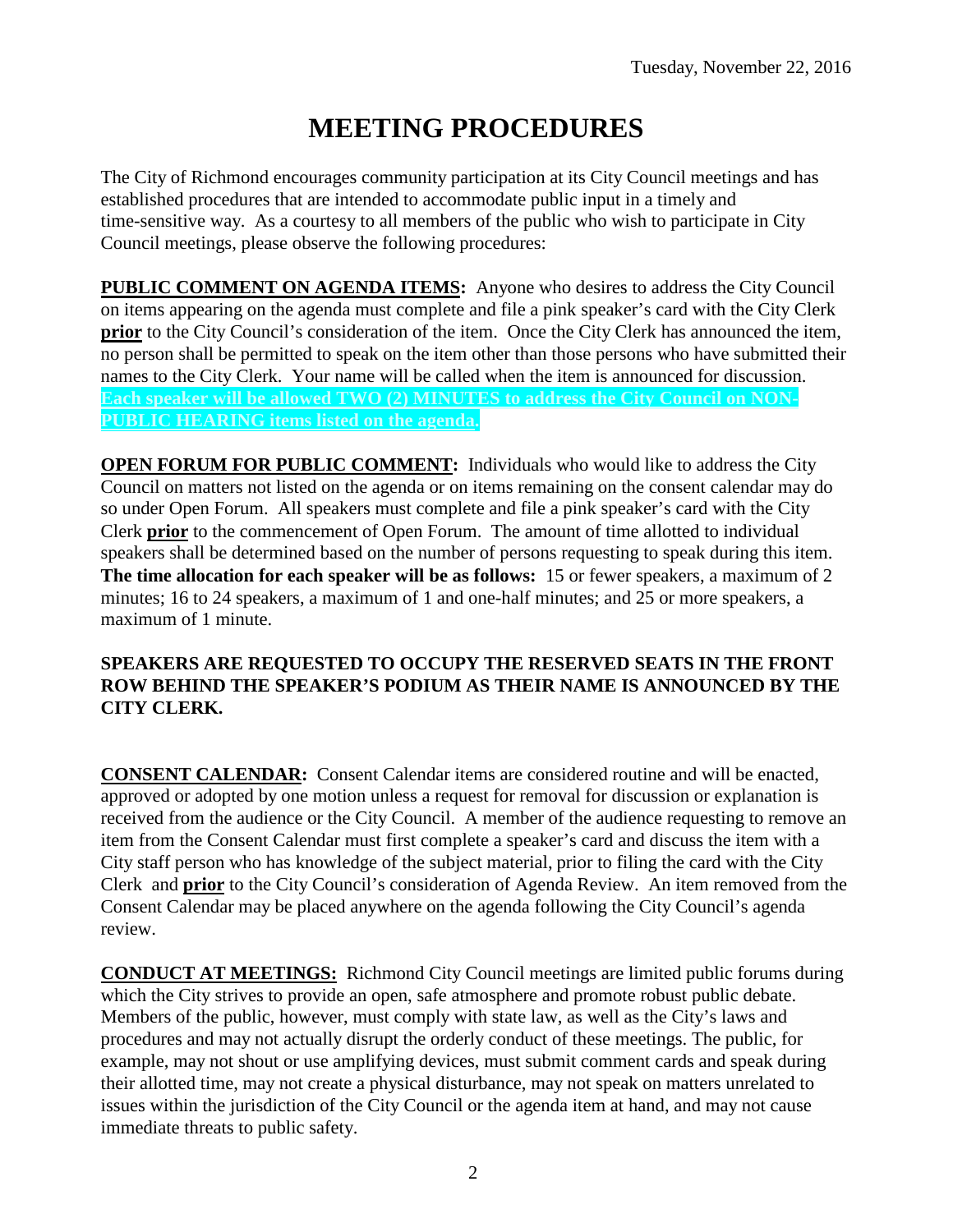**CITY HARASSMENT POLICY:** The City invites public comment and critique about its operations, including comment about the performance of its public officials and employees, at the public meetings of the City Council and boards and commissions. However, discriminatory or harassing comments about or in the presence of City employees, even comments by third parties, may create a hostile work environment, if severe or pervasive. The City prohibits harassment against an applicant, employee, or contractor on the basis of race, religious creed, color, national origin, ancestry, physical disability, medical condition, mental disability, marital status, sex (including pregnancy, childbirth, and related medical conditions), sexual orientation, gender identity, age or veteran status, or any other characteristic protected by federal, state or local law. In order to acknowledge the public's right to comment on City operations at public meetings, which could include comments that violate the City's harassment policy if such comments do not cause an actual disruption under the Council Rules and Procedures, while taking reasonable steps to protect City employees from discrimination and harassment, City Boards and Commissions shall adhere to the following procedures. If any person makes a harassing remark at a public meeting that violates the above City policy prohibiting harassment, the presiding officer of the meeting may, at the conclusion of the speaker's remarks and allotted time: (a) remind the public that the City's Policy Regarding Harassment of its Employees is contained in the written posted agenda; and (b) state that comments in violation of City policy are not condoned by the City and will play no role in City decisions. If any person makes a harassing remark at a public meeting that violates the above City policy, any City employee in the room who is offended by remarks violating the City's policy is excused from attendance at the meeting. No City employee is compelled to remain in attendance where it appears likely that speakers will make further harassing comments. If an employee leaves a City meeting for this reason, the presiding officer may send a designee to notify any offended employee who has left the meeting when those comments are likely concluded so that the employee may return to the meeting. The presiding officer may remind an employee or any council or board or commission member that he or she may leave the meeting if a remark violating the City's harassment policy is made. These procedures supplement the Council Rules and Procedures relating to disruption of orderly conduct at Council meetings.

Any law enforcement officer on duty or whose service is commanded by the presiding officer shall be Sergeant-at-Arms of the Council meetings. He/she, or they, shall carry out all orders and instructions given by the presiding officer for the purpose of maintaining order and decorum at the Council meetings (City Council Rules of Procedure and Order Section III F, RMC Section 2.12.030).

**\*\*\*\*\*\*\*\*\*\*\*\*\*\*\*\*\*\*\*\*\*\*\*\*\*\*\*\*\*\*\*\*\*\*\*\*\*\*\*\*\*\*\*\*\*\*\*\*\*\*\*\*\*\*\*\*\*\***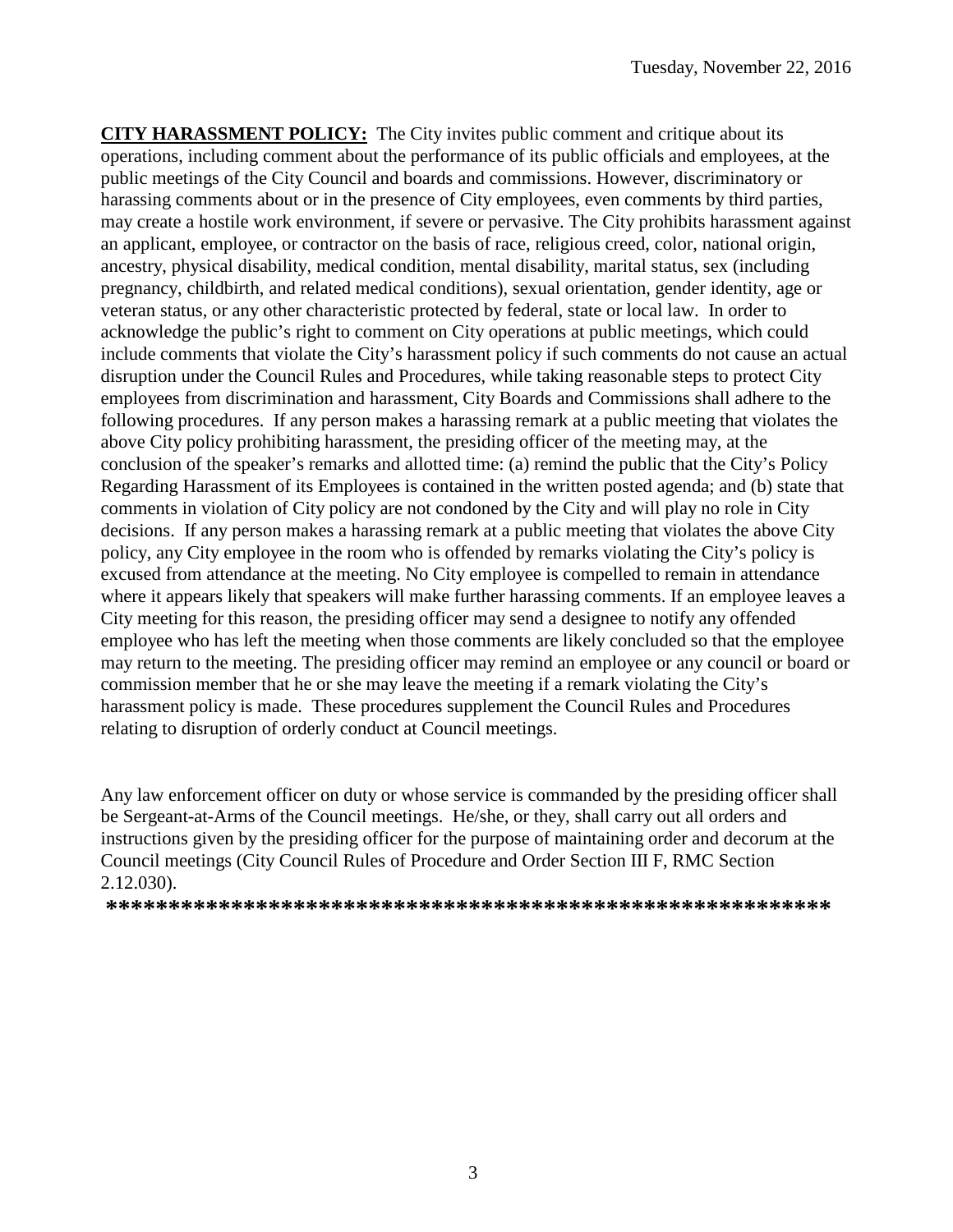## **REGULAR MEETING OF THE RICHMOND CITY COUNCIL**

6:30 p.m.

#### **A. PLEDGE TO THE FLAG**

- **B. ROLL CALL**
- **C. STATEMENT OF CONFLICT OF INTEREST**

#### **D. AGENDA REVIEW**

#### **E. PRESENTATIONS, PROCLAMATIONS, AND COMMENDATIONS**

- **E-1.** PROCLAMATION declaring Saturday, November 26, 2016, as Small Business Saturday in the City of Richmond - Office of the Mayor (Mayor Tom Butt 620- 6503).
- **E-2.** ANNOUNCE City of Richmond Boards and Commissions vacancies as of November 22, 2016, and ask that interested residents send applications to the City Clerk - Office of the Mayor (Mayor Tom Butt 620-6503).
- **E-3.** PROCLAMATION declaring November 30, 2016, as Ray Olson Day in the City of Richmond and encouraging all Richmond residents to avoid drinking and driving, especially during the holiday season - Office of the Mayor (Mayor Tom Butt 620-6503).
- **E-4.** PROCLAMATION recognizing the contributions of the West County Housing Corporation, Inc. and commending the organization for thirty-two years of service to the City of Richmond - Office of the Mayor (Mayor Tom Butt 620- 6503).

#### **F. REPORT FROM THE CITY MANAGER**

#### **G. OPEN FORUM FOR PUBLIC COMMENT**

#### **H. STUDY AND ACTION SESSION**

**H-1.** HEAR a presentation by legal representation from Tenants Together, California's statewide renters' rights organization, on the details of the Richmond Fair Rent, Just Cause of Eviction and Homeowners Protection Ordinance Ballot Measure (otherwise known as Measure L, recently passed by Richmond voters) and, given that a relocation ordinance is required by Measure L, DIRECT staff to explore other cities' relocation ordinances and bring back a first reading of a provisional Richmond relocation ordinance by December 6, 2016 - (Councilmember McLaughlin 620-5431).